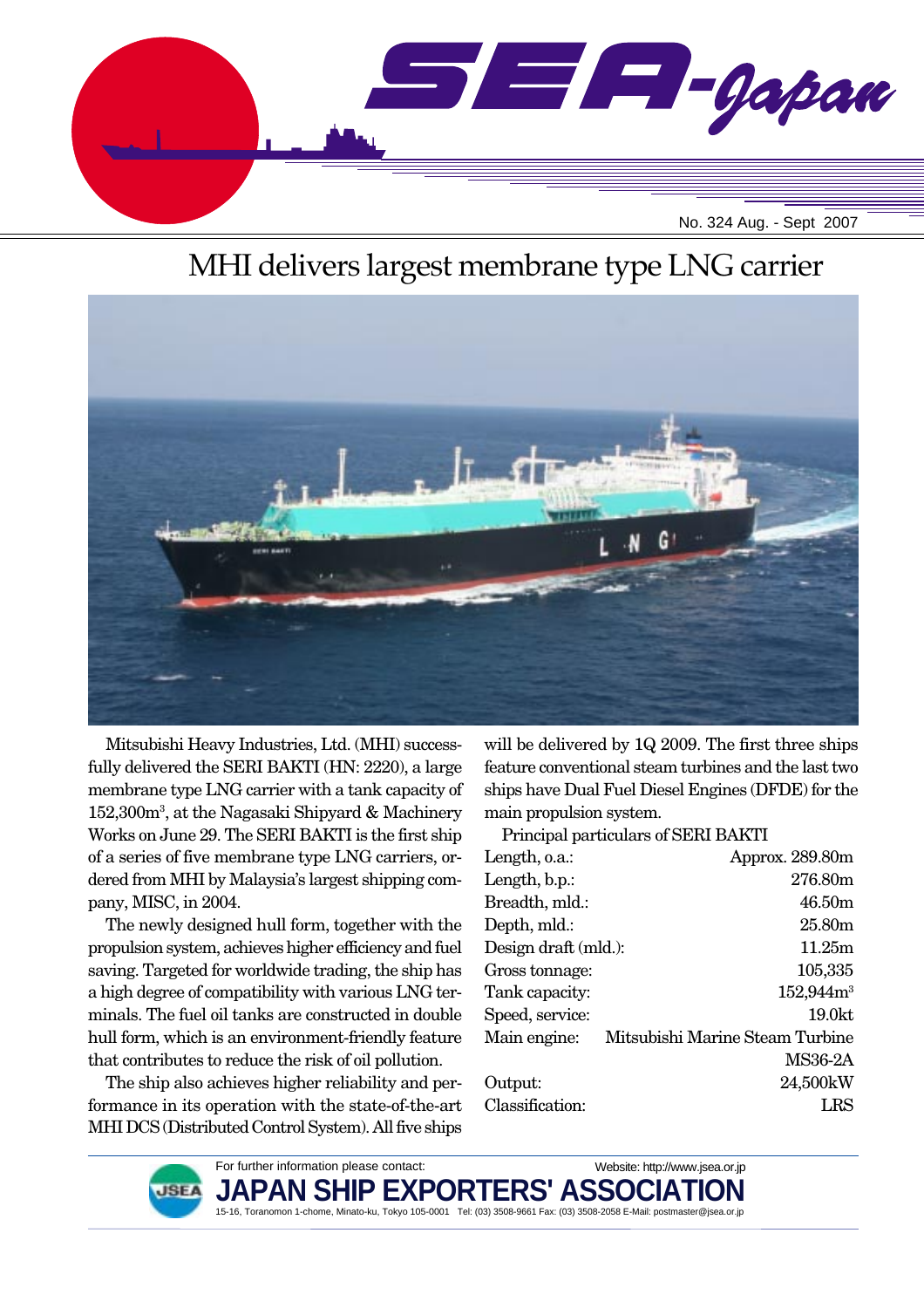#### **Universal Shipbuilding Corp. completes 200,000 DWT Bulk Carrier, MINERAL NIPPON**

Universal Shipbuilding Corporation delivered a 200,000 DWT Bulk Carrier, MINERAL NIPPON to Southern Route Maritime, S.A. at the Tsu Shipyard on March 30, 2007. The vessel is designed to carry bulk coal and iron ore between Asia and Australia more efficiently and to allow flexibility for port restrictions.

The vessel type is the Newcastlemaxim that is not only the

most efficient for shallow draft, but also has over 203,000DWT at scantling draft and large cargo hold capacity.

The vessel has high propulsion efficiency with the sophisticated hull form and the Surf-Bulb (Rudder Fin with Bulb) provided after the propeller. The ship is equipped with a long stroke, low speed, 2-stroke turbocharged diesel engine, which attains



very high energy saving.

The bow above the waterline of the vessel is shaped as the Ax-Bow that can decrease added wave resistance at sea, and there are 9 holds and 9 large hatch covers for high suitability for loading and unloading operation.

MARPOL Annex VI is applied to reduce NO<sub>y</sub> for prevention of air pollution. The ballast tank arrangement enables the vessel to carry out sequential ballast water exchange at open sea for prevention of marine pollution.

| Principal particulars         |
|-------------------------------|
| 299.95m                       |
| 290.00m                       |
| 50.00m                        |
| 24.10m                        |
| 17.88m                        |
| 203,275t                      |
| 101,933t                      |
| $217,968m^3$                  |
| Main engine: MAN B&W 6S70MC x |
| 1 unit                        |
| $16.25$ kt.                   |
| 25                            |
| NK                            |
| March 30, 2007                |
|                               |

## Tsuneishi completes 3.6 mil. CFT chip carrier

Tsuneishi Shipbuilding Company owned by Tsuneishi Holdings Corporation has completed the CHUETSU SPIRIT, a 3,600,000 cubic feet (about 102,000 cubic meters) chip carrier, at the Tsuneishi Works in Hiroshima Prefecture.

The carrier has six cargo holds that are ingeniously designed for efficient cargo-handling despite the deeper cargo holds compared with bulk carriers of the same DWT. The hold-size difference is due to low density of the chips. For energy saving, the carrier is equipped with the MOL propeller boss cap fin (PBCF), and improved propeller speed is adopted. This combined effect has decreased fuel consumption.

The carrier has obtained the Class NK M0 notification for the engine room, which allows unattended engine operation for 24 hours. Principal particulars

| TTIMURAI RAFUUULAI S |                    |
|----------------------|--------------------|
| $L$ (o.a.):          | 199.9 <sub>m</sub> |
| Breadth:             | 32.2 <sub>m</sub>  |
| Depth:               | 22.75m             |
| DWT:                 | about 49,350mt     |
|                      |                    |

| GT:             | about 40,300                       |
|-----------------|------------------------------------|
|                 | Main engine: Mitsui MAN B&W        |
|                 | 6S50MC diesel x 1 unit             |
|                 | Speed, service: 14.6kt at designed |
|                 | draft                              |
| Classification: | NK                                 |
|                 |                                    |

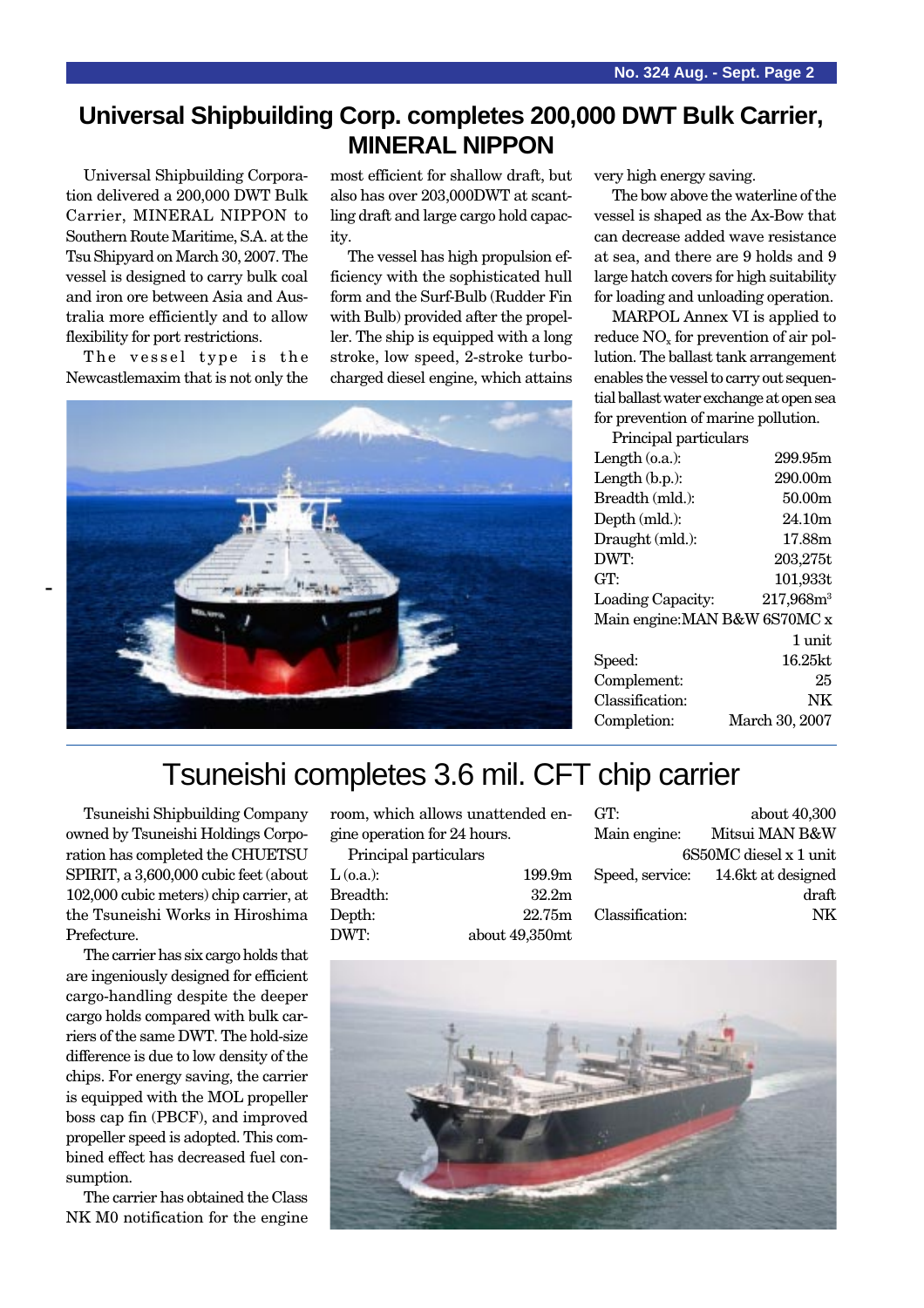#### **Koyo completes 180,200DWT bulk carrier SHIN-ZUI for San Clemente Shipping S.A.**

Koyo Dockyard Co., Ltd. of the Imabari Group delivered the SHIN-ZUI, an 180,200DWT type bulk carrier, on Apr. 26, 2007 to San Clemente Shipping S.A. The carrier is the 12th of the series of Dunkirkmax type bulk

carriers delivered by Koyo Dockyard.

The SHIN-ZUI has nine cargo holds with topside tanks and hopper bottom, which are connected by trunks. The hatch covers are the side sliding type driven by an electro-hy-



draulic motor and chains.

The main engine is a lowspeed, super long stroke, and 2 cycle diesel engine. Coupled with the highly efficient and large diameter propeller and equipped with a hybrid fin, an en-

| ergy-saving device, the main engine   |
|---------------------------------------|
| fuel oil consumption has been reduced |
| as a whole.                           |
| $D_{\text{min}}$ and now inclose      |

| r rintipar partitulars |                          |
|------------------------|--------------------------|
| Length $(0.a.)$ :      | 288.93m                  |
| Breadth (mld.):        | 45.00m                   |
| Depth (mld.):          | 24.70m                   |
| Draught (mld.):        | 18.15m                   |
| DWT:                   | 180,200t                 |
| GT:                    | 90,092                   |
| Main engine:           | Mitsui MAN B&W           |
|                        | 6S70MC-C diesel x 1 unit |
| MCR:                   | 18,630 kW x 91.0rpm      |
| Speed, service:        | 15.35kt                  |
| Complement:            | 25                       |
| Classification:        | NΚ                       |
| Flag:                  | Panama                   |
| Completion:            | Apr. 26, 2007            |
|                        |                          |

#### **Naikai completes HANJIN NINGBO, 2,553TEU container carrier**

Naikai Zosen Corporation completed HANJIN NINGBO (HN: 707), a container carrier with a carrying capacity of 2,553TEUs, at the Setoda Works. The carrier was delivered to

#### **To our readers**

- Please notify us of any change in address by letter, telefax, or Email together with the old mailing label to ensure you continue to receive SEA-Japan.
- We welcome your comments about SEA-Japan. Please address all correspondence to the Japan Ship Exporters' Association (JSEA), or the Japan Ship Centre (JETRO) in London.
- Address (Tokyo): 15-16, Toranomon 1-chome, Minato-ku, Tokyo 105-0001 / Tel: (03) 3508-9661 Fax: (03) 3508-2058
- E-mail: postmaster@jsea.or.jp • Address (London): 2nd Floor, 6 Lloyd's Avenue, London EC3N 3AX, UK / Tel: +44 (0) 20 7680 9456 / Fax: +44 (0) 20 7680 9416 E-mail: info@jsc.org.uk URL: http://www.jsc.org.uk Portalsite: maritimejapan.com

Peony Shipholding S.A. on July 19, 2007.

The container carrier has six cargo holds and is provided with ten cargo hatch openings. Each hold is fully equipped with cellguides. 250 reefer containers can be accommodated.

To reduce fuel oil consumption, the main engine is a long-stroke diesel engine to drive a large-diameter and fiveblade propeller, which also improves the thrust force. The carrier has a bow thruster to facilitate berthing and unberthing, an autoheeling controller to ensure safety of cargo handling, and a collision avoidance assistance system for navigation safety.

| Principal particulars   |                                              |
|-------------------------|----------------------------------------------|
| Length $(o.a.)$ :       | 199.93m                                      |
| Length $(b.p.):$        | 188.00 <sub>m</sub>                          |
| Breadth (mld.):         | 32.20m                                       |
| Depth (mild.):          | 16.60m                                       |
| Draft, designed (mld.): | $9.80m$ (ext.)                               |
| DWT:                    | 33,632t                                      |
| GT:                     | 27,104t                                      |
| Main engine:            | Hitachi MAN B&W                              |
|                         | 7S70MC-C diesel x 1 unit                     |
|                         | MCR: 21,735kW (29,540ps) 91min <sup>-1</sup> |
| NCR (90%):              | 19,560kW (26,580ps)                          |
|                         | $88$ min <sup>-1</sup>                       |
| Speed, service:         | abt. 22.2kt                                  |
| Complement:             | 25                                           |
| Classification:         | NK                                           |
| Completion:             | July 19, 2007                                |

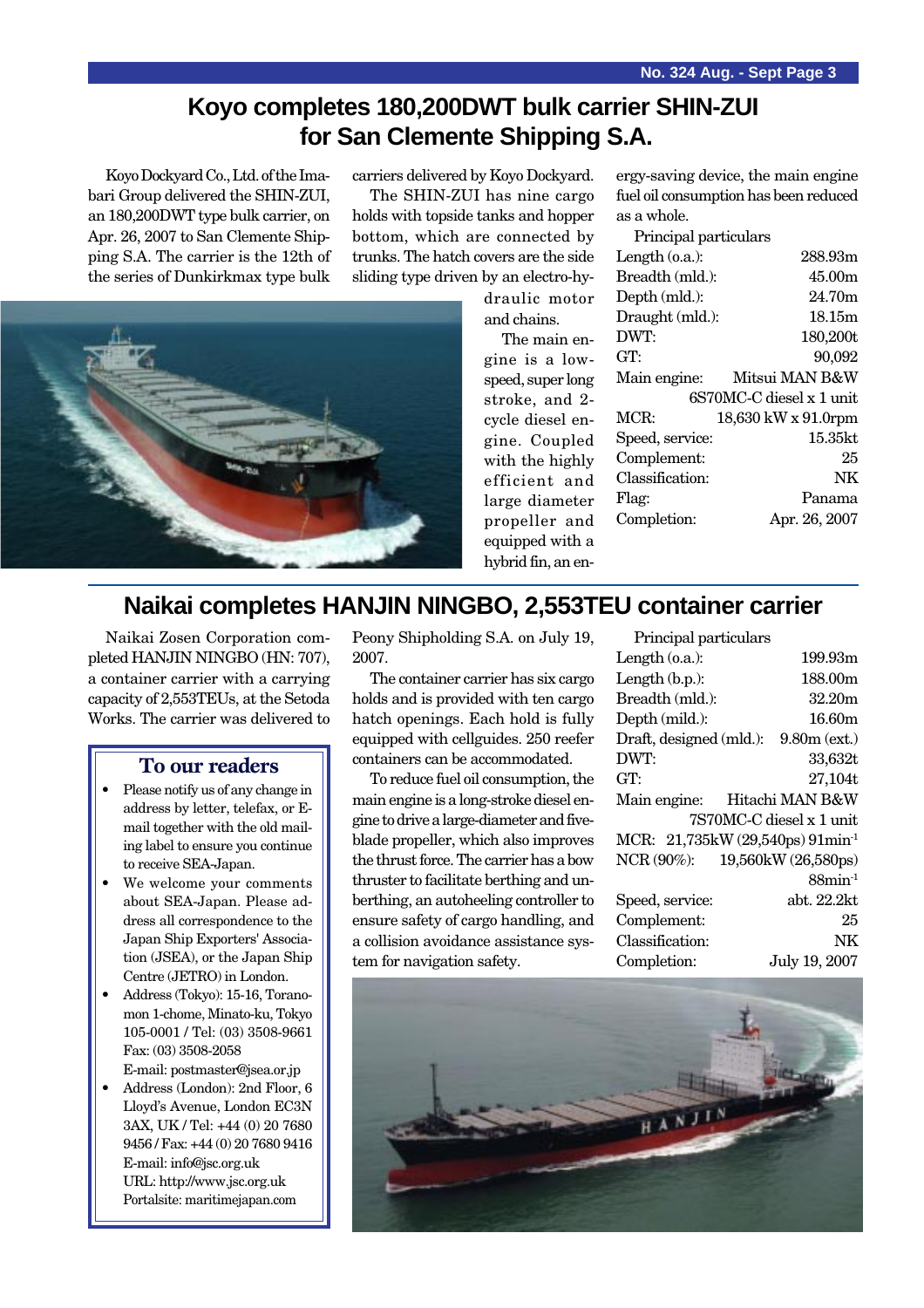## New JSEA President appointed **New SAJ Chairman**



*Mr. Nishioka, new JSEA President*

The 93rd Annual General Meeting of the Japan Ship Exporters' Association (JSEA) selected 30 directors and two auditors in Tokyo on May 22, 2007. Subsequently, the 544th Directors' Meeting selected Mr. Takashi Nishioka, Chairman of Mitsubishi Heavy Industries, Ltd. as the new

JSEA President. Mr. Nishioka's tenure will last the usual two years. Mr. Nishioka has just completed a twoyear term as Chairman of the Shipbuilders' Association of Japan (SAJ), having held the position since 2005. At the same meeting, three Executive Vice Presidents of the JSEA were appointed: Mr. Akira Matsuda, Senior Executive Vice President, Member of the Board of Marubeni Corporation; Mr. Sho Minami, Company CEO of Oshima Shipbuilding Co., Ltd. and Mr.Takao Sunami, Executive Managing Officer, Chief Operating Officer, Marine & Aerospace Business Unit of Mitsui & Co., Ltd. Mr. Mototsugu Ito, the former President of the JSEA, was also appointed as a new Advisor to the JSEA at the meeting.

# **appointed**

The annual general meeting of the Shipbuilders' Association of Japan (SAJ) held on June 19 elected Mr. Masamoto Tazaki as the Chairman. Mr. Tazaki is concurrently Chairman of Kawasaki Heavy Industries, Ltd.



*Mr. Tazaki, new SAJ Chairman*

#### **MES completes 230,000DWT ore carrier, NSS HONESTY**

Mitsui Engineering & Shipbuilding Co., Ltd. (MES) has completed the 230,000DWT ore carrier, NSS HON-ESTY (HN:1647), at its Chiba Works and delivered the vessel to Heyday Shipping S.A. NSS HONESTY is a sister vessel to NSS CONFIDENCE delivered by MES in February 1999.

The cargo hold arrangement allows the vessel to carry out efficient cargo handling at its loading ports in Australia. The main engine is the Mitsui MAN B&W 6S80MC type, which satisfies the IMO environmental standards of exhaust gas and achieves massive improvement of fuel saving by optimum matching at the normal service output.

The generator engine also satisfies the IMO standards of exhaust gas. For preservation of the marine environment, ballast water can be changed during navigation.

Principal particulars Length (o.a.): 327.0m Length (b.p.): 313.00m Breadth (mld.): 52.00m Depth (mld.): 24.30m Draft (mld.): 18.10m Deadweight Tonnage: 229,548t (d=18.133m) Gross Tonnage: 113,628t Main Engine: Mitsui-MAN B&W

|                         | 6S80MC diesel x 1 unit |
|-------------------------|------------------------|
| MCO:                    | 21,840kW x 79rpm       |
| Speed:                  | $15.55$ kt             |
| Complements:            | 30                     |
| Classification Society: | NΚ                     |
| Completion:             | April 27, 2007         |
|                         |                        |

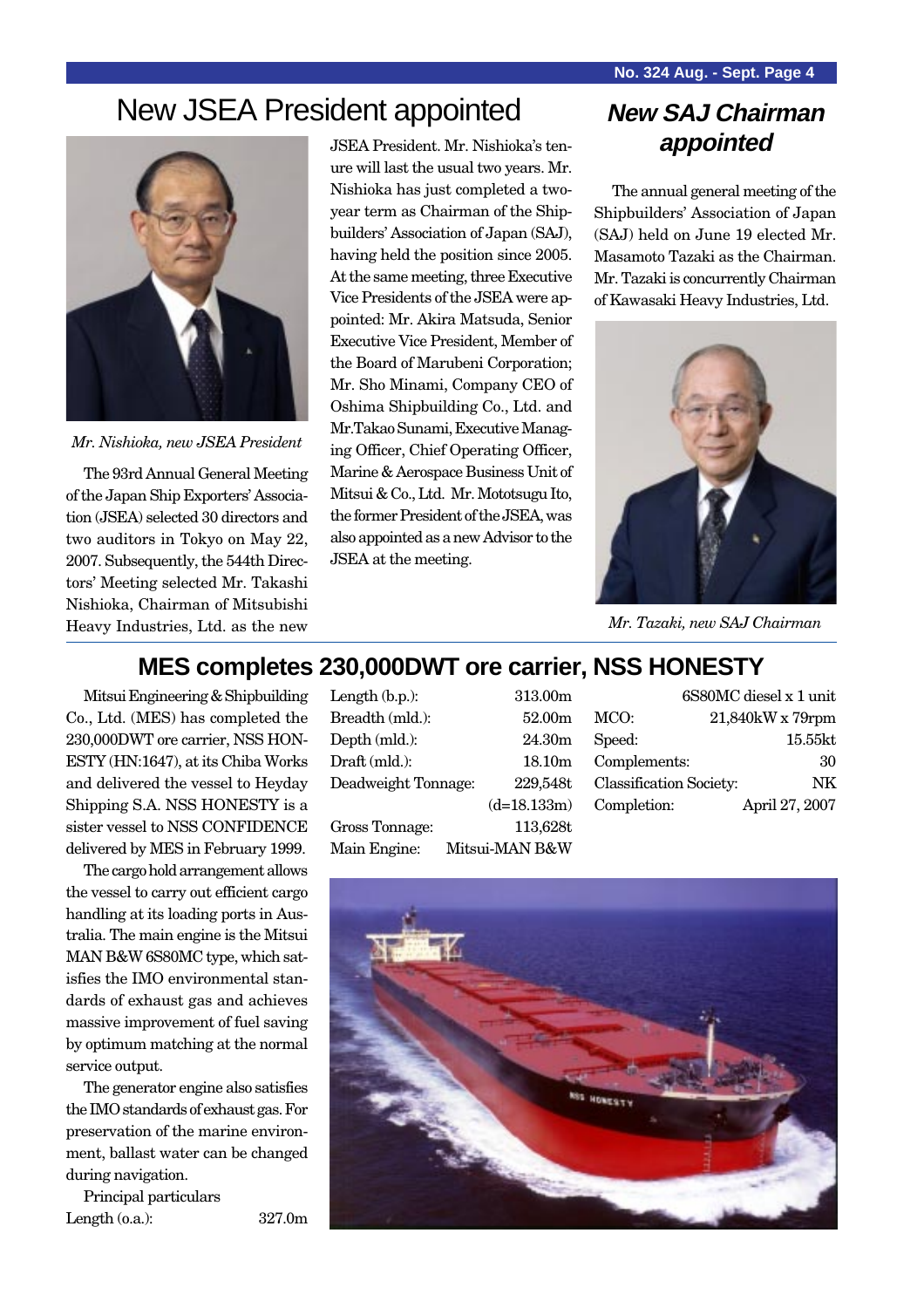#### **Japanese shipbuilding features today at NOR-SHIPPING 2007**

NOR-SHIPPING 2007, the 21st international shipping exhibition and conference organized by Norges Varemesse (Norway Trade Fairs), was held at the Lillestrom Exhibition Centre in Lillestrom, Norway, from June 12 through 15. 828 companies from 42 nations participated, and the exhibition was visited by an estimated 13,745 people.

The Japan Ship Exporters' Association (JSEA) participated in the exhibition in cooperation with The Shipbuilders' Association of Japan and 12 Japanese shipbuilding companies under a grant from The Nippon Foundation, to showcase the Japanese shipbuilding industry today.

The JSEA stand located by the main entrance of the exhibition center used an area of  $240m^2$  for  $12 \text{ ship}$ builders, and formed the Japanese stand area together with the adjoining Japanese Marine Equipment Association (JSMEA). Shipbuilding features of each shipbuilder were dem-



*Mr. Nishioka, Ambassador Yamaguchi, Mr.Nakashima (from left)*

onstrated using plasma vision screens, photographs, and scale models. Expert attendants from the shipbuilders received visitors to provide further explanations. PR videotapes of 12 companies were digitized for display on two 80-inch screens at the exhibition with the support of the Nippon Foundation. This collaborative exhibition procedure was a great success in demonstrating the whole shipbuilding industry.

At 9:00AM on June 12, the Japanese stand was opened by Mr. H. Yamaguchi, the Japanese Ambassador to Norway; Mr. T. Nishioka, president of JSEA; and Mr. M. Nakashima, vice chairman of JSMEA, and at 9:30AM, the official opening took place in the presence of King Harald V of Norway and many honorable guests from related circles including the sponsors.

A cocktail party was held in the evening on June 13 at the Radisson SAS Scandinavia Hotel, Oslo, co-sponsored by Ambassador Yamaguchi and Mrs. Yamaguchi as well as the JSEA president Nishioka and Mrs. Nishioka. About 700 guests joined from various circles including Norwegian shipowners. Mr. Minami, JSEA vice president, also received the guests at the party.



*From left are Mr. Minami, Mrs. Nishioka, Mr. Nishioka, Mrs. Yamaguchi, and Ambassador Yamaguchi (left photo) and the guests at the cocktail party (right photo)*



*Ambassador Yamaguchi (3rd from right) at Japanese stand and visitors at the Japanese stand (right photo)*